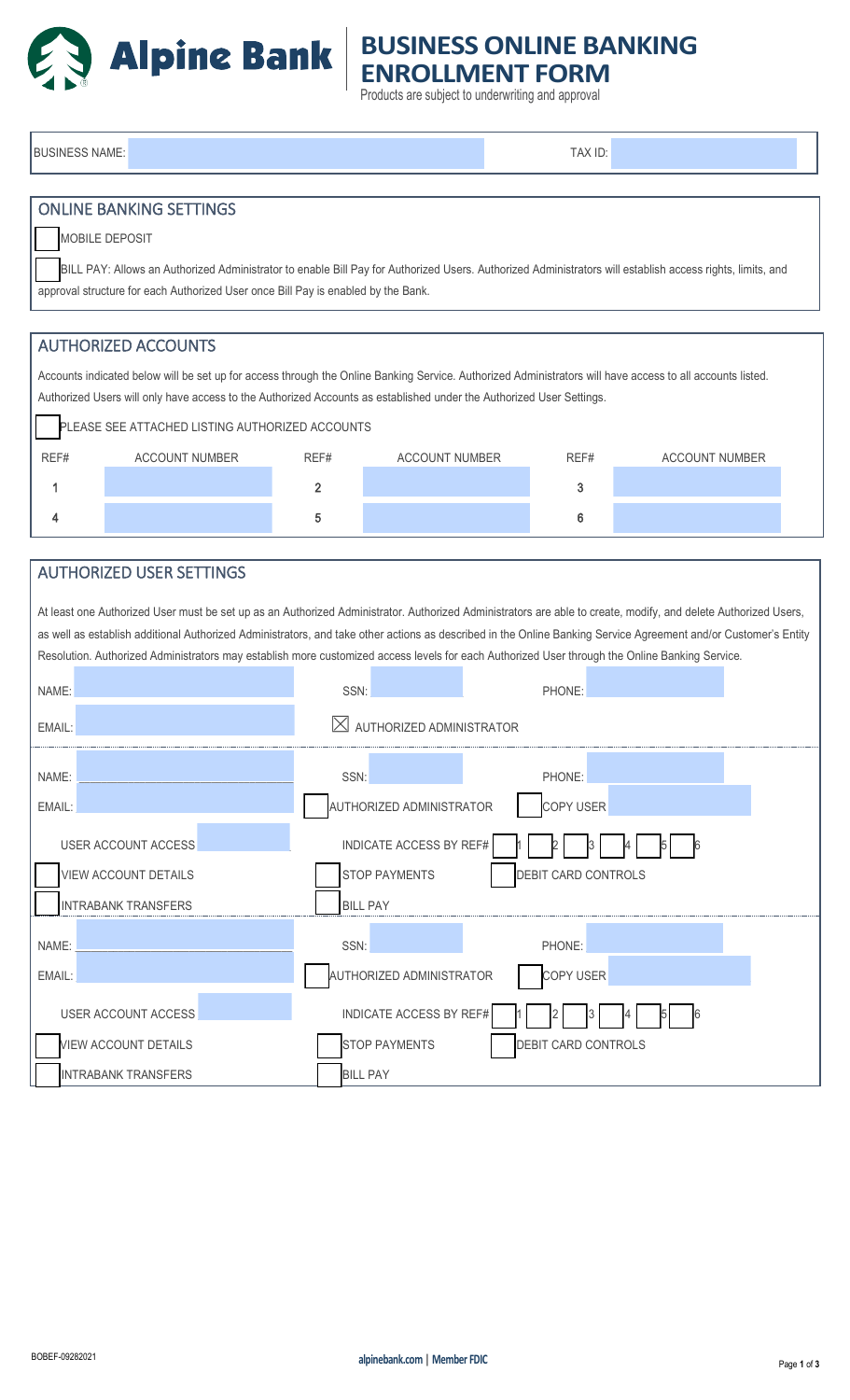

## **BUSINESS ONLINE BANKING ENROLLMENT FORM**

Products are subject to underwriting and approval

| <b>MOBILE DEPOSIT ACCOUNTS</b>                                                                                                                                       |                                                                      |                 |                                |      |                       |  |  |
|----------------------------------------------------------------------------------------------------------------------------------------------------------------------|----------------------------------------------------------------------|-----------------|--------------------------------|------|-----------------------|--|--|
| Checking and Savings accounts are eligible for Remote Deposit.<br>PLEASE SEE ATTACHED LISTING AUTHORIZED ACCOUNTS                                                    |                                                                      |                 |                                |      |                       |  |  |
|                                                                                                                                                                      |                                                                      |                 |                                |      |                       |  |  |
| REF#                                                                                                                                                                 | <b>ACCOUNT NUMBER</b>                                                | REF#            | <b>ACCOUNT NUMBER</b>          | REF# | <b>ACCOUNT NUMBER</b> |  |  |
| 1                                                                                                                                                                    |                                                                      | $\overline{2}$  |                                | 3    |                       |  |  |
| 4                                                                                                                                                                    |                                                                      | 5               |                                | 6    |                       |  |  |
|                                                                                                                                                                      |                                                                      |                 |                                |      |                       |  |  |
| <b>MOBILE DEPOSIT USER SETTINGS</b>                                                                                                                                  |                                                                      |                 |                                |      |                       |  |  |
| NAME:                                                                                                                                                                |                                                                      | MOBILE DEPOSIT: |                                |      |                       |  |  |
|                                                                                                                                                                      | <b>INDICATE ACCESS BY REF#</b><br>MOBILE DEPOSIT USER ACCOUNT ACCESS |                 |                                |      |                       |  |  |
|                                                                                                                                                                      |                                                                      |                 |                                |      |                       |  |  |
| MOBILE DEPOSIT USER DAILY LIMIT: Requires underwriting and approval if requested daily limit exceeds \$25,000.                                                       |                                                                      |                 |                                |      |                       |  |  |
| MOBILE DEPOSIT USER MONTHLY LIMIT: Requires underwriting and approval if requested monthly limit exceeds \$250,000.                                                  |                                                                      |                 |                                |      |                       |  |  |
| # OF ITEMS DEPOSITED PER MONTH: If requesting an increase, indicate the desired number of items; otherwise leave blank if the standard limit of 50<br>is sufficient. |                                                                      |                 |                                |      |                       |  |  |
|                                                                                                                                                                      |                                                                      |                 |                                |      |                       |  |  |
| NAME:<br>MOBILE DEPOSIT:                                                                                                                                             |                                                                      |                 |                                |      |                       |  |  |
|                                                                                                                                                                      | MOBILE DEPOSIT USER ACCOUNT ACCESS                                   |                 | <b>INDICATE ACCESS BY REF#</b> |      |                       |  |  |
| MOBILE DEPOSIT USER DAILY LIMIT: Requires underwriting and approval if requested daily limit exceeds \$25,000.                                                       |                                                                      |                 |                                |      |                       |  |  |
| MOBILE DEPOSIT USER MONTHLY LIMIT: Requires underwriting and approval if requested monthly limit exceeds \$250,000.                                                  |                                                                      |                 |                                |      |                       |  |  |
| # OF ITEMS DEPOSITED PER MONTH: If requesting an increase, indicate the desired number of items; otherwise leave blank if the standard limit of 50                   |                                                                      |                 |                                |      |                       |  |  |
| is sufficient.                                                                                                                                                       |                                                                      |                 |                                |      |                       |  |  |
| NAME:                                                                                                                                                                |                                                                      |                 | <b>MOBILE DEPOSIT:</b>         |      |                       |  |  |
|                                                                                                                                                                      | MOBILE DEPOSIT USER ACCOUNT ACCESS                                   |                 | INDICATE ACCESS BY REF#        |      | 4 <br>$\overline{5}$  |  |  |
| MOBILE DEPOSIT USER DAILY LIMIT: Requires underwriting and approval if requested daily limit exceeds \$25,000.                                                       |                                                                      |                 |                                |      |                       |  |  |
| MOBILE DEPOSIT USER MONTHLY LIMIT: Requires underwriting and approval if requested monthly limit exceeds \$250,000.                                                  |                                                                      |                 |                                |      |                       |  |  |
| # OF ITEMS DEPOSITED PER MONTH: If requesting an increase, indicate the desired number of items; otherwise leave blank if the standard limit of 50                   |                                                                      |                 |                                |      |                       |  |  |
| is sufficient.                                                                                                                                                       |                                                                      |                 |                                |      |                       |  |  |
|                                                                                                                                                                      |                                                                      |                 |                                |      |                       |  |  |
| ADDITIONAL DETAILS/NOTES:                                                                                                                                            |                                                                      |                 |                                |      |                       |  |  |
|                                                                                                                                                                      |                                                                      |                 |                                |      |                       |  |  |
|                                                                                                                                                                      |                                                                      |                 |                                |      |                       |  |  |

\_\_\_\_\_\_\_\_\_\_ CUSTOMER ACKNOWLEDGES MOBILE DEPOSIT LIMITS ARE ESTABLISHED PER USER. ANY AUTHORIZED USER ACCESSING THE MOBILE APP HAS THE ABILITY TO SELF-ENROLL TO THE MOBILE DEPOSIT FEATURE – THESE USERS WILL BE GIVEN OUR DEFAULT LIMITS.